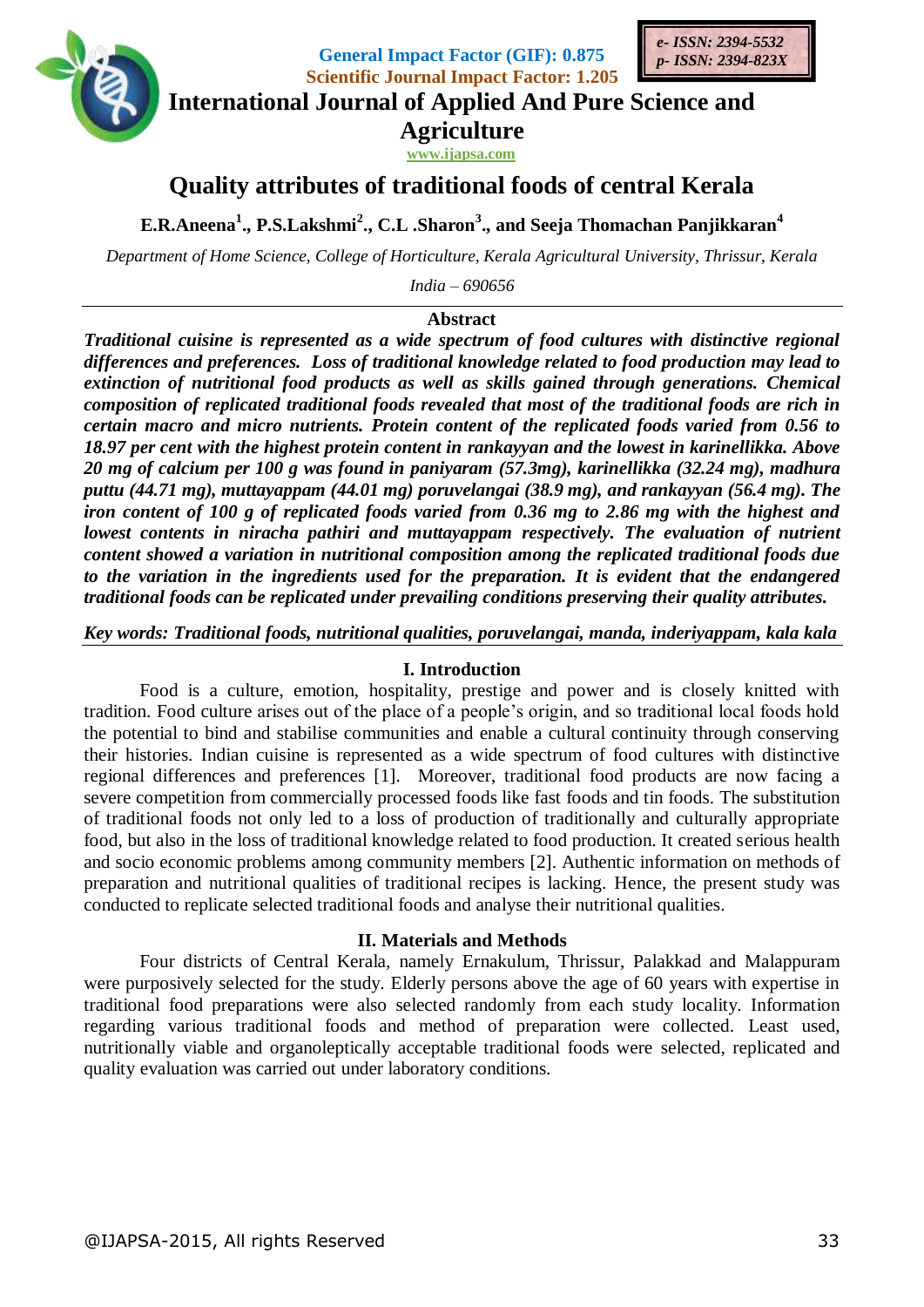# **III. RESULTS AND DISCUSSION**

# **A. Nutritional composition of selected replicated traditional foods**

Nutritional composition of replicated traditional foods revealed that most of the traditional foods are rich in certain macro and micro nutrients. The evaluation of nutrient content showed a variation in nutritional composition among the replicated traditional foods due to the variation in the ingredients used for the preparation. Studies [3] also indicated variation in the nutritional composition of traditional festive foods of Karnataka. The chemical composition of replicated traditional foods and beverages were evaluated for different constituents initially and the results are presented in Table 1. The moisture content of the traditional foods varied from 1.77 percent in *poruvelangai* to 62.95 per cent in *vishu katta*. *Kaliayadakka*, *paniyaram* and *kala kala* had very low moisture content of 2.1, 2.28 and 3.55 per cent respectively. The foods with high moisture content had a soft texture and were highly perishable.

| Name of foods        | <b>Moist</b><br>ure<br>(%) | <b>Total</b><br>carbohydr<br>ates $(g)$ | Protei<br>$\mathbf{n}(\mathbf{g})$ | Fat $(g)$ | <b>Fibre</b><br>(g) | Calciu<br>$m$ (mg) | <b>Iron</b><br>(mg) | Sodiu<br>$m$ (mg) | <b>Potass</b><br>ium<br>(mg) | <b>Vitami</b><br>n C<br>(mg) |
|----------------------|----------------------------|-----------------------------------------|------------------------------------|-----------|---------------------|--------------------|---------------------|-------------------|------------------------------|------------------------------|
| <b>Inderiayappam</b> | 46.56                      | 62.31                                   | 5.42                               | 0.19      | 2.1                 | 11                 | 2.22                | 0.92              | 0.08                         | $\blacksquare$               |
| Kala kala            | 3.55                       | 40.79                                   | 5.26                               | 11.96     | $\bf{0}$            | 16.07              | 0.66                | 29.01             | 52.01                        | ٠                            |
| Kaliyadakka          | 2.1                        | 34.27                                   | 1.94                               | 2.45      | 0.6                 | 22.43              | 1.22                | 0.016             | 0.182                        | $\blacksquare$               |
| <b>Karinellikka</b>  | 40.55                      | 12.88                                   | 0.56                               | $\bf{0}$  | 3.6                 | 32.24              | 1.24                | 2.28              | 172.5                        | 165.65                       |
| Madhura puttu        | 36.4                       | 52.66                                   | 2.33                               | 2.03      | 0.06                | 44.71              | 1.04                | 0.96              | $\bf{0}$                     |                              |
| <b>Manda</b>         | 10.71                      | 43.54                                   | 6.84                               | 9.55      | 0.25                | 9.23               | 0.98                | 0.056             | 0.71                         |                              |
| <b>Muttayappam</b>   | 55.17                      | 48.92                                   | 11.62                              | 9.88      | $\bf{0}$            | 44.01              | 0.36                | 22.25             | 32.71                        | ٠                            |
| Niracha pathiri      | 21.67                      | 13.43                                   | 16.71                              | 12.36     | 0.71                | 12.8               | 2.86                | 38.4              | 184.5                        | $\blacksquare$               |
| Paniyaram            | 2.28                       | 74.22                                   | 13.71                              | 9.07      | 0.86                | 57.03              | 2.01                | 9.49              | 386.4                        | ٠                            |
| Poruvelangai         | 1.77                       | 68.06                                   | 7.29                               | 2.1       | 1.2                 | 38.9               | 2.26                | 33.06             | 566.71                       | $\blacksquare$               |
| Rankayyan            | 61.03                      | 36.82                                   | 18.97                              | 1.25      | 1.64                | 56.4               | 0.81                | 8.56              | 305.03                       | $\blacksquare$               |
| Vishu katta          | 62.95                      | 70.19                                   | 7.42                               | 1.38      | 0.01                | 11.11              | 1.58                | 0.94              | 0.02                         |                              |
|                      |                            |                                         |                                    |           |                     |                    |                     |                   |                              |                              |

*Table 1 .Chemical composition of replicated traditional food products (per 100g FWB)*

The highest total carbohydrate content was observed in *paniyaram* (74.22%) followed by *vishu katta* (70.19%) and *poruvelangai* (68.06%). *Karinellikka* had the lowest total carbohydrate content of 12.88 per cent. Traditional foods like *paniyaram*, *poruvelangai* and *vishu katta* which were prepared using different grains and pulses were found to be rich in total carbohydrates. High carbohydrate content in traditional foods of Kerala which varied from 24 to 79 per cent was reported [8]. A study [5] indicated 40 per cent carbohydrate in *Halu bayi*, a Karnataka traditional food based on peanut and ground coconut. Protein content of the replicated foods varied from 0.56 to 18.97 per cent with the highest protein content in *rankayyan* and the lowest in *karinellikka*. More than 10 per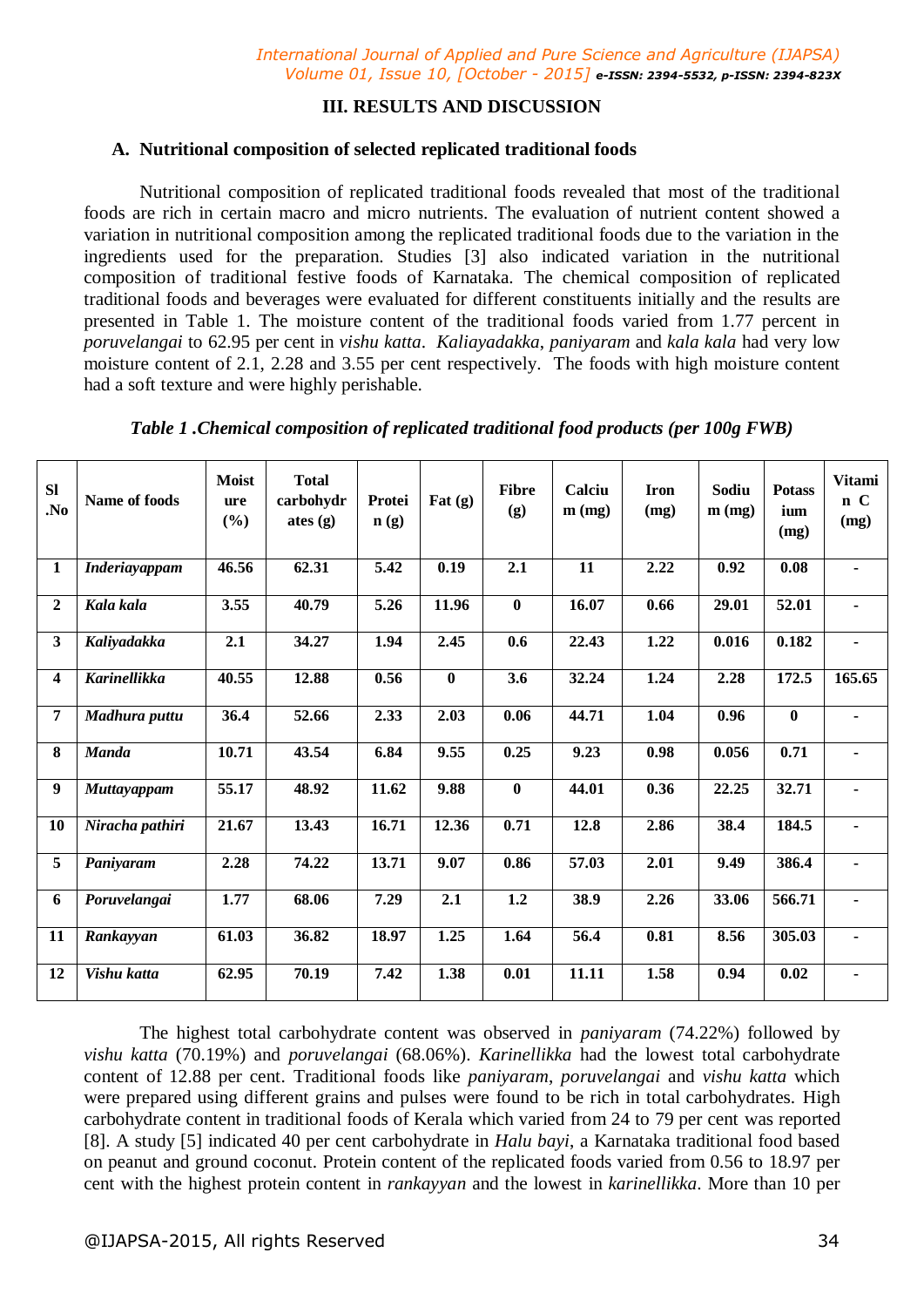#### *International Journal of Applied and Pure Science and Agriculture (IJAPSA) Volume 01, Issue 10, [October - 2015] e-ISSN: 2394-5532, p-ISSN: 2394-823X*

cent protein content was observed in *niracha pathiri* (16.71%), *paniyaram* (13.71%) and *muttayappam* (11.62%). Protein content of *poruvelangai, manda, inderiyappam*, *kala kala* and *vishu katta* varied from 5.26 to 7.42 per cent. The highest protein content was observed in *rankayyan*. This might be because of the use of green gram as the basic ingredient in the preparation. High protein content of 30 per cent was noticed in *Halu bayi* [5]. *Putharo*, a traditional rice based snack of Khasi tribes of Meghalaya had a protein content of 3.9 to 9.1 per cent [6]. The author also indicated that *dosa* and *idli*, the South Indian traditional foods had 7.4 and 4.2 per cent of protein respectively. A study [8] indicated protein content in the range of 2.36 to 9.41 per cent in traditional Kerala foods.

Among the traditional foods analysed for fat content *niracha pathiri* had the highest fat content of 12.36 per cent followed by *kala kala* (11.96 %), *mutayappam* (9.88%), *manda* (9.55%) and *paniyaram* (9.07%). Less than 3 per cent fat was observed in *inderiyappam* (0.19%), *kaliyadakka* (2.45%), *karinellikka* (0), *madhura puttu* (2.03%), *poruvelangai* (2.1%), *rankayyan* (1.25%) and *vishu katta* (1.38%). The crude fibre content of traditional foods varied from 0 to 3.6 per cent with the highest fibre content in *karinellikka* followed by *inderiyappam* (2.1 %) and *poruvelangai* (1.2 %). The fibre content of *kala kala* and *muttayappam* was found to be 0 per cent. *Karinellikka* showed maximum crude fibre content of 3.6 per cent in which amla was used as the basic ingredient. A study reported a fibre content of 3.10 per cent in fresh amla products [7].

The calcium content varied from 9.23 to 57. 03mg 100 g $^{-1}$  with the highest content in *paniyaram* and lowest in *manda.* Above 20 mg of calcium per 100 g was found in *karinellikka* (32.24 mg), *madhura puttu* (44.71 mg), *muttayappam (*44.01 mg) *poruvelangai* (38.9 mg), and *rankayyan* (56.4 mg). *Kala kala, kaliyadakka, karinellikka*, *manda, madhura puttu, muttayappam, rankayyan,* and *vishu katta* had less than 2 mg of iron per 100 g of food. The iron content of 100 g of replicated foods varied from 0.36 mg to 2.86 mg with the highest and lowest contents in *niracha pathiri* and *muttayappam* respectively. Highest sodium content was found in *niracha pathiri* (38.4 mg 100 g<sup>-1</sup>) followed by *poruvelangai* (33.06 mg 100 g<sup>-1</sup>), *kala kala* (29.01 mg 100 g<sup>-1</sup>) and muttayappam (22.25 mg 100 g<sup>-1</sup>). The sodium content of other traditional foods varied from 0.016 to 9.49 mg per 100 g. The potassium content of traditional foods varied from 0 to 566.71 mg  $100g^{-1}$ . Highest potassium content was found in *poruvelangai* followed by *paniyaram* (386.4 mg 100 g  $^{1}$ ), rankayyan (305.03 mg 100 g<sup>-1</sup>), *niracha pathiri* (184.5 mg 100 g<sup>-1</sup>), *karinellikka* (172.5 mg 100 g<sup>-1</sup>) <sup>1</sup>) and *muttayappam* (32.71 mg 100 g<sup>-1</sup>). All the other traditional foods had a potassium content of less than 1 mg  $100 \text{ g}^{-1}$ . The Vitamin C content of *karinellikka* was found to be 166.65 mg  $100 \text{ g}^{-1}$ . *Karinellikka*, an amla based product with considerable amount of vitamin C, retained much of the vitamin C even after prolonged heat processing. Several studies [3, 9] observed retention of much of the vitamin C in different amla based products. The retention of vitamin C in amla based products might be due to the polyphenolic substances present in amla. Some of the traditional foods were found to be rich in minerals also.

#### **IV. Conclusion**

Majority of the traditional foods are rich in many macro and micro nutrients. It can be concluded that even though there is a rich treasure of diversified traditional foods in central Kerala, many of them are facing extinction and are undergoing several changes. From the present study, it is evident that the endangered traditional foods can be replicated under prevailing conditions preserving their quality attributes. Knowledge on nutritional qualities of various traditional foods creates interest among young generation and thereby it helps to protect these items from getting endangered.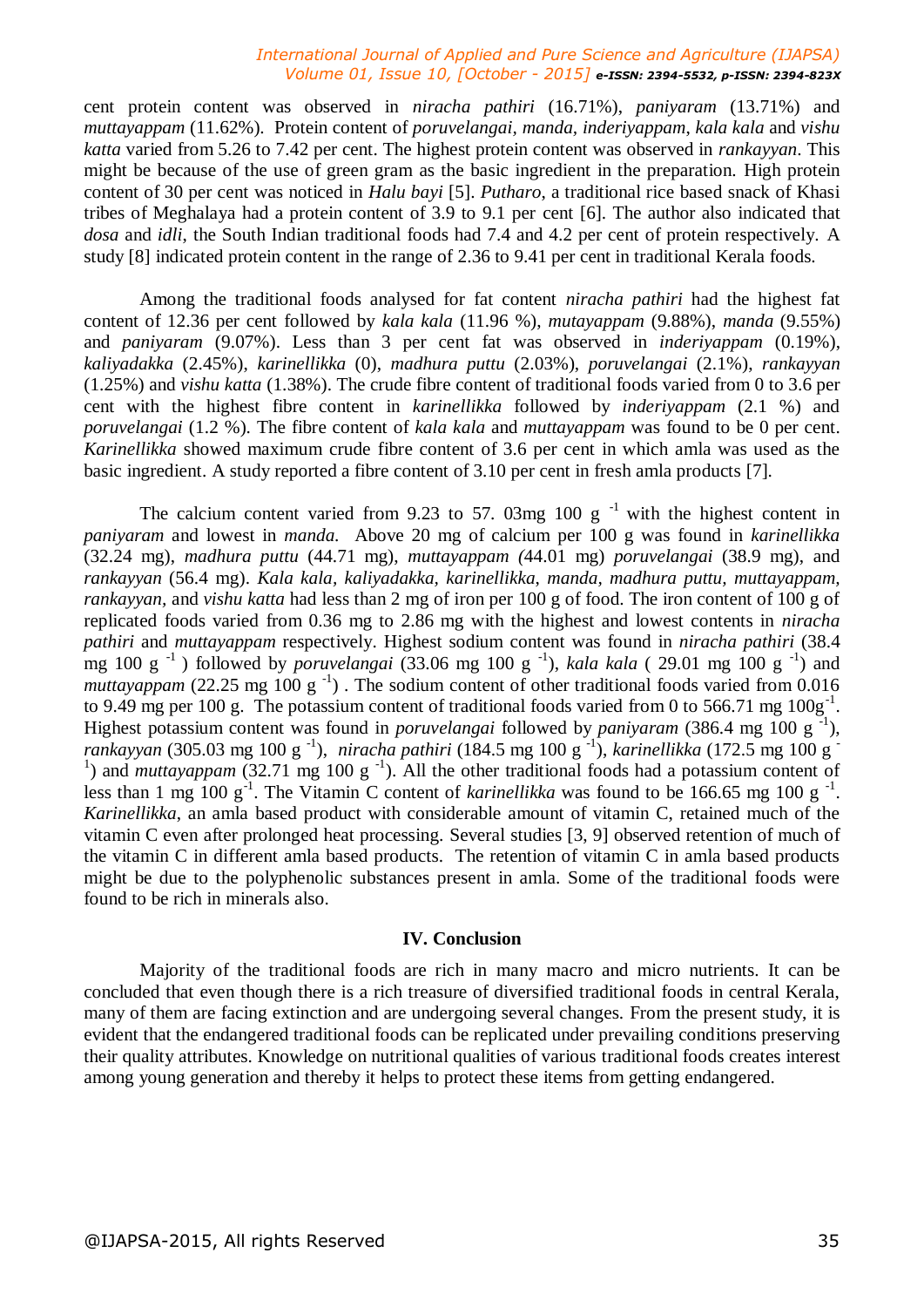#### **BIBLIOGRAPHY**

- [1] Achaya, K.T. 1998. *Indian Food - A Historical Companion.* Oxford University Press, New Delhi. p. 322.
- [2] Diaz, E.C. 2005. Food sovereignty and traditional knowledge. In: *International workshop on traditional knowledge*; 21-23, September, 2005, Panama City. International Indian Treaty Council., USA. pp.1-10
- [3] George, J. 2000. Influence of amla (*Emblica officinalis Gaertn.*) Products on the nutritional and health status of SOS children in Thrissur District. M.Sc (Home Science) thesis. Kerala Agricultural University, Thrissur, 122 p.
- [4] Inamdar, V., Chimmad, V.B and Naik, R. 2005. Nutrient Composition of Traditional Festival Foods of North Karnataka. *J. Hum. Ecol.* **18**(1): 43-48.
- [5] Nagaraja, L.R. 2006. Processes and nutritionally improved *Halu bayi* (a traditional food) [abstract]. In: *Eighteenth Indian Convention of Food Scientists and Technologists*; 16-17, November, 2006, Hyderabad. Central Food Technological and Research Institute, Mysore. p.98. Abstract No.TC-29.
- [6] Pasricha, S. 1991.*Count What You Eat*. ICMR, Hyderabad, 22p.
- [7] Saima, N.S. 2002. Quality evaluation of Indian gooseberry (*Emblica officinalis Gaertn*.) products. MSc (Home Science) thesis, Kerala Agricultural University, Thrissur,173p
- [8] Sharon, C.L., Aneena, E.R. and Indira, V. 2006. Nutritional significance of selected traditional breakfast foods of Kerala [abstract]. In: *18th Indian Convention of Food Scientists and Technologists*; 16-17, November, 2006, Hyderabad. Central Food Technological and Research Institute, Mysore. P.94. Abstract No.TC-10.
- [9] Srivastava, A.K., Pathak, R.K. and Singh, I.S. 1997. Genetic diversity in anola (*Emblica officinalis Gaertn*.). *Indian Hort*. **42** (1): 7-10